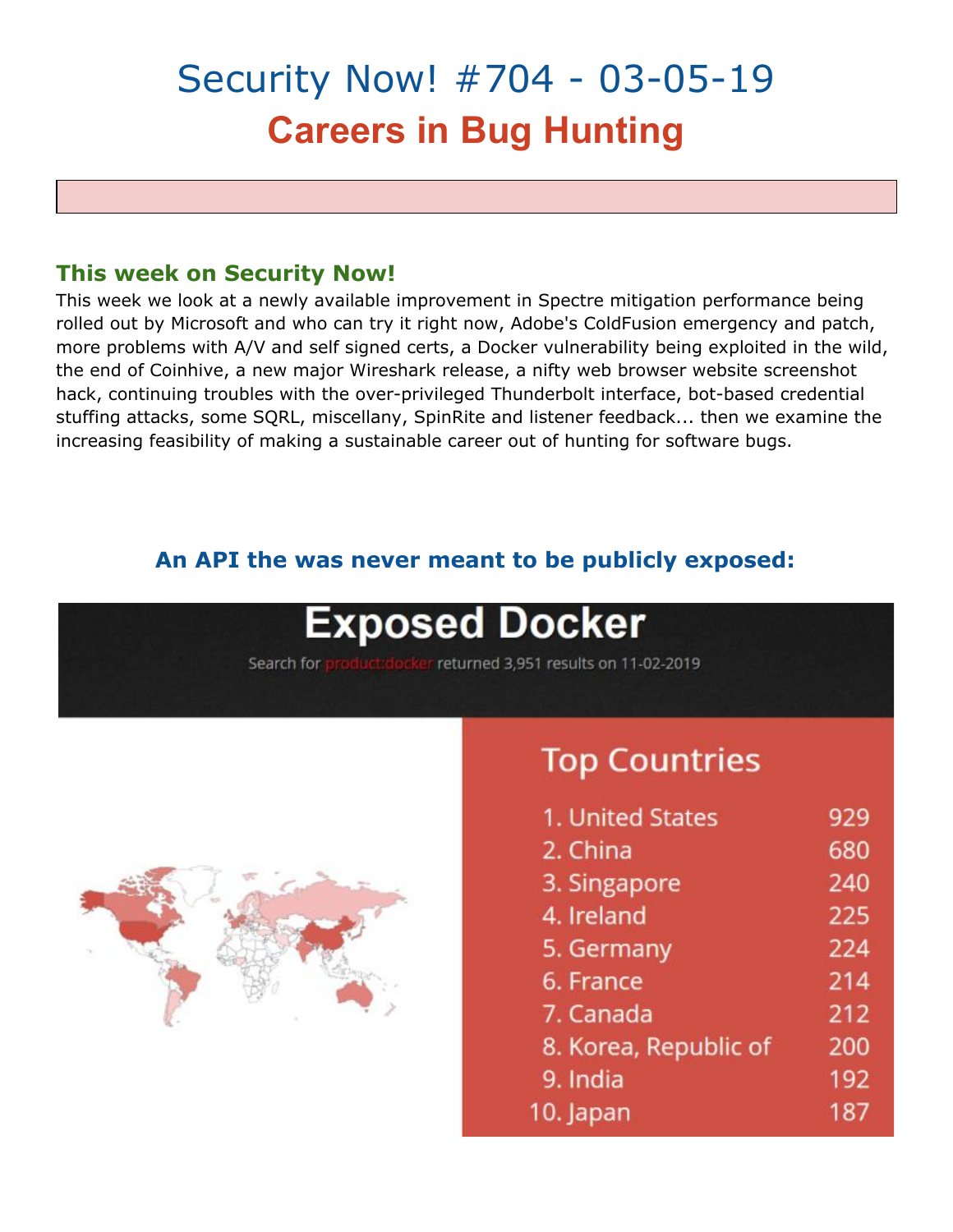## **Security News**

#### **Microsoft incorporates Google's Retpoline fix for a Spectre mitigation**

As we'll recall, Intel's emergency mitigation for the Variant 2 of Spectre caused a slowdown which was especially noticeable on older Intel processors.

Google designed a clever alternative which they named "Retpoline" for "Return Trampoline." Retpoline required code-level tweaking and recompilation but promised, when it could be used, to reduce the cost of Spectre Variant 2 mitigation.

#### Microsoft explains:

*"... Retpoline works by replacing all indirect call or jumps in kernel-mode binaries with an indirect branch sequence that has safe speculation behavior. This proves to be much faster than running all of kernel mode code with branch speculation restricted (IBRS set to 1). However, this construct is only safe to use on processors where the RET instruction does not speculate based on the contents of the indirect branch predictor. [Unfortunately, Intel's newer processors do that.] Those processors are all AMD processors as well as Intel processors codenamed Broadwell and earlier according to Intel's whitepaper. Retpoline is not applicable to Skylake and later processors from Intel."*

AMD and Intel Broadwell and older processors running Windows 10's October 2018 Update 1809 can, since an update last Friday March 1st: KB4482887

<https://support.microsoft.com/en-us/help/4482887/windows-10-update-kb4482887>

Microsoft explains... Over the coming months, we will enable Retpoline as part of phased rollout via cloud configuration. Due to the complexity of the implementation and changes involved, we are only enabling Retpoline performance benefits for Windows 10, version 1809 and later releases. [In other words, update your Win10 to 1809 if to want it.]

And today Microsoft updated their posting: While the phased rollout is in progress, customers who would like to manually enable Retpoline on their machines can do so with the following registry configuration updates...

#### **Adobe's Cold Fusion gets an emergency patch**

Last Friday, March 1st, Adobe released an emergency patch for their Java-based ColdFusion website development platform to close a vulnerability that was being actively exploited in the wild to execute arbitrary code.

The vulnerability allowed an attacker to bypass restrictions for uploading files. To take advantage of it the website must be configured to accept executable uploads. The flaw then allows the uploaded file to be executed via an HTTP request. Whoopsie! :-/

ALL previous ColdFusion versions, on all platforms, are vulnerable to this flaw which has been designated CVE-2019-7816.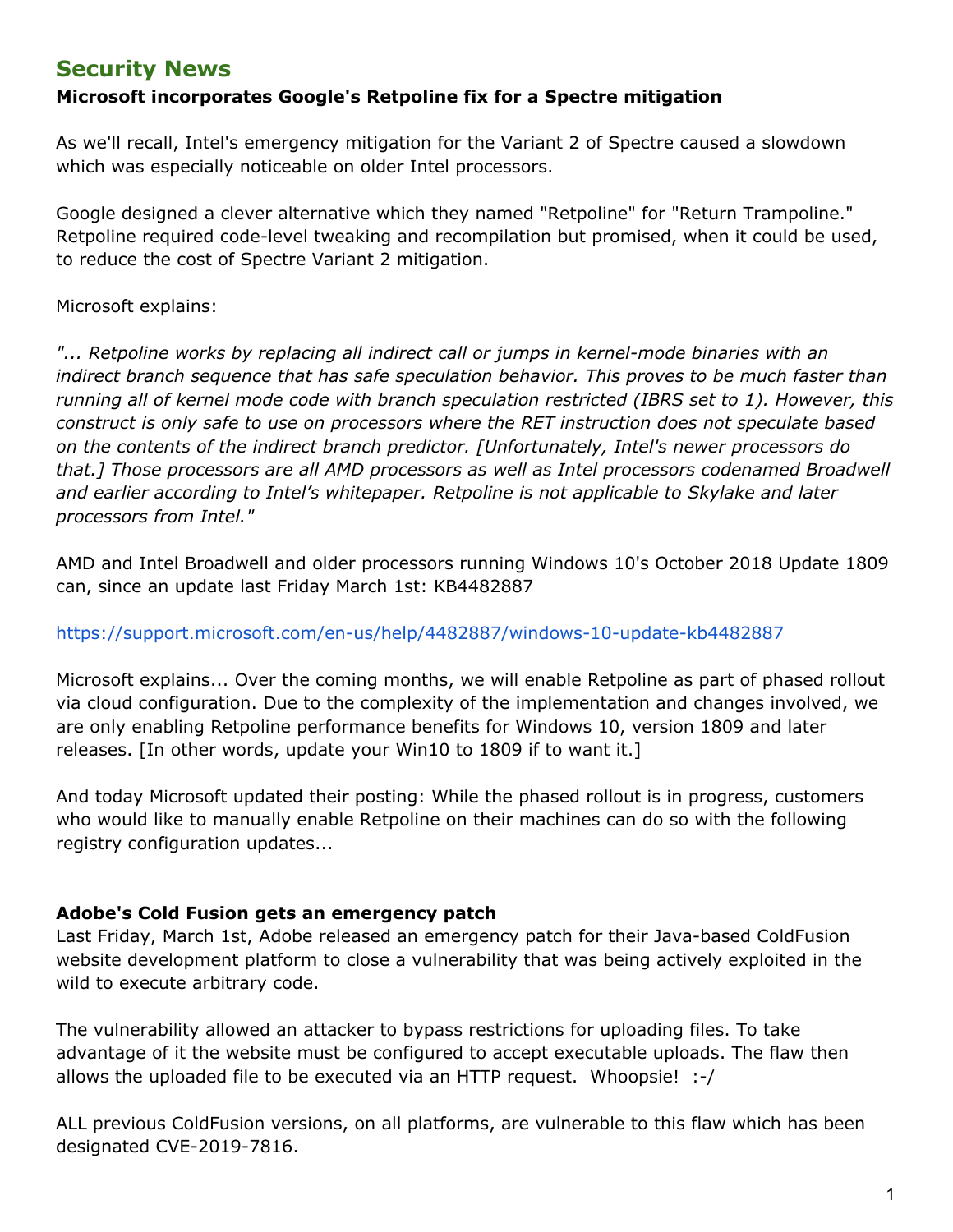#### <https://helpx.adobe.com/security/products/coldfusion/apsb19-14.html>

Adobe: Summary

Adobe has released security updates for ColdFusion versions 2018, 2016 and 11.?These updates resolve a?critical?vulnerability that could lead to arbitrary code execution in the context of the running ColdFusion service.???

Adobe is aware of a report that CVE-2019-7816 has been exploited in the wild.

-----

An independent consultant named Charlie Arehart discovered the bug when he discovered that it was being used against one of his clients. After figuring out what was going on, Charlie reported the flow to Adobe along with a proposed solution. To their credit (and doubtless due to the bug's extreme severity affecting all appropriately-configured ColdFusion-based websites) Adobe had the fix ready within just a few days.

Bleeping Computer interviewed Charlie, who said: "Getting folks to implement this fix is of critical importance." and Charlie was not disclosing any additional details of the attack since he didn't wish to help any attackers. However, Charlie also told Bleeping Computer that he believes that a skilled attacker will be able to connect the dots in Adobe's security bulletin and find a way to exploit the glitch.

As an interim mitigation, Adobe wrote:

Note: This attack requires the ability to upload executable code to a web-accessible directory, and then execute that code via an HTTP request. Restricting requests to directories where uploaded files are stored will mitigate this attack.

ColdFusion 2018 (update 2 and earlier), 2016 (update 9 and earlier), and ColdFusion 11 (update 17 and prior) are susceptible to attacks.

So... our obvious takeaway is... if you or anyone you know have a ColdFusion-based website be sure to either immediately mitigate or immediately update... but definitely do something immediately.

#### **More self-signed certificate problems... this time with Kaspersky A/V**

For more than a month, since before February, Chrome users of Kaspersky's A/V whoSe system was configured to have secure connection filtering enabled (which is, of course, the default now) have been getting and complaining about mysterious pop-up complaints from Kaspersky.

<https://bugs.chromium.org/p/chromium/issues/detail?id=936865>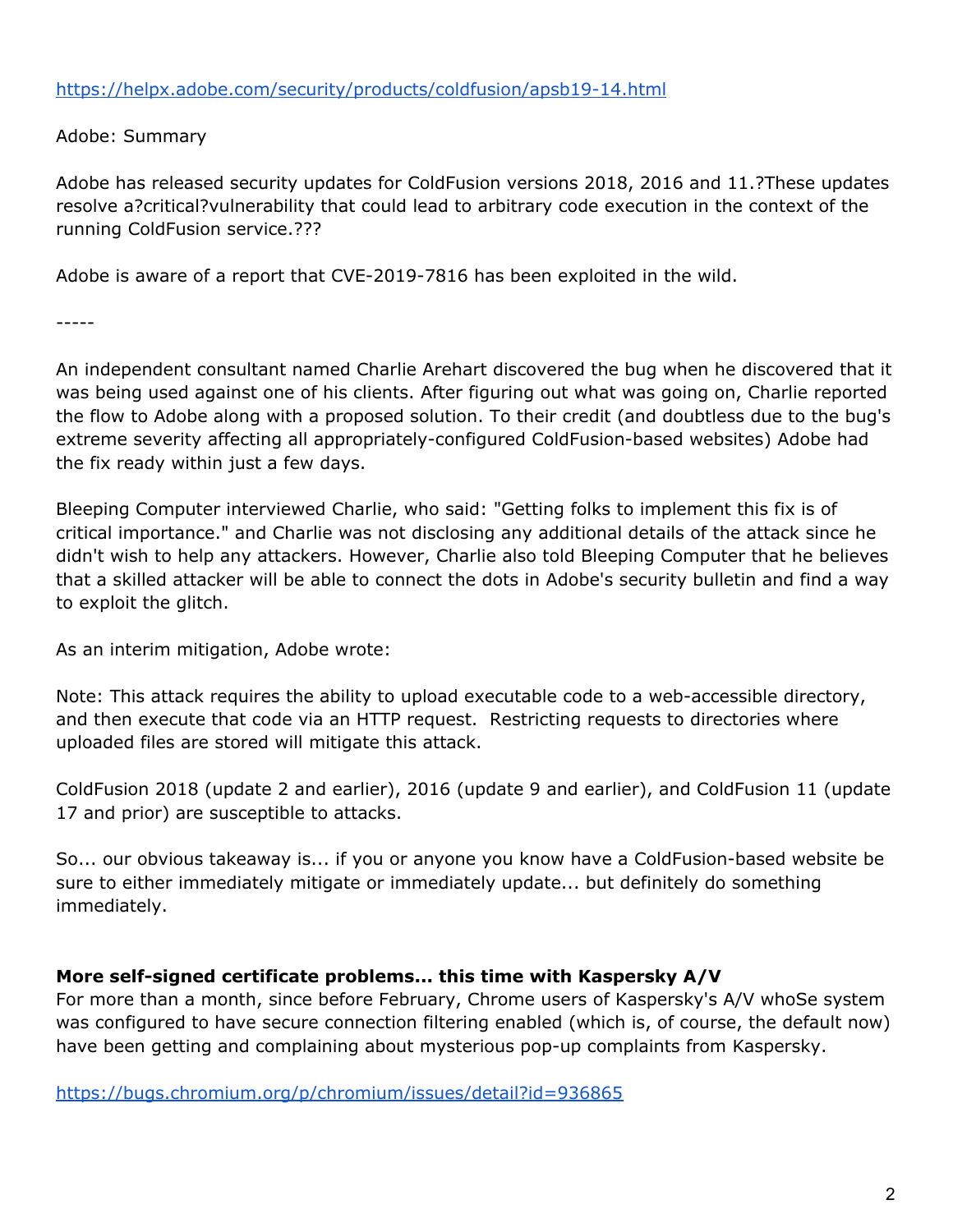|                 | Cannot guarantee authenticity of the domain to<br>which encrypted connection is established   |  |
|-----------------|-----------------------------------------------------------------------------------------------|--|
| URL:<br>Reason: | Application: Google Chrome<br>48853982-4e33-caf5-0089-47d46a77f680<br>Self-signed certificate |  |
|                 | <b>Disconnect</b>                                                                             |  |
|                 |                                                                                               |  |
|                 | Continue                                                                                      |  |

Chrome: Any version Platform: Windows Third Party Software: Kaspersky

There's been a sudden increase in device discovery reports. Reviewing the reports indicated that it's common on the Windows platform. And reviewing of the logs show a commonality of cast channel authentication errors, which can often be attributed to Anti Virus / security software.

In a similar time frame, some discussions were opened on Kaspersky online forums:

[https://forum.kaspersky.com/index.php?/topic/408030-chrome-self-signed-certificate-cannot-gu](https://forum.kaspersky.com/index.php?/topic/408030-chrome-self-signed-certificate-cannot-guarantee-merged/&) [arantee-merged/&](https://forum.kaspersky.com/index.php?/topic/408030-chrome-self-signed-certificate-cannot-guarantee-merged/&)

[https://forum.kaspersky.com/index.php?/topic/407318-self-signed-certificate-issue-google-docs](https://forum.kaspersky.com/index.php?/topic/407318-self-signed-certificate-issue-google-docs/) [/](https://forum.kaspersky.com/index.php?/topic/407318-self-signed-certificate-issue-google-docs/)

I was able to reproduce the issue with Kaspersky Free. And confirmed with some external users using Kaspersky Total Security.

Repro steps:

- 1. Have Kaspersky software (Issue is confirmed with the free version and Total Security) installed and running on a Windows machine.
- 2. Have a Chromecast device connected to the same network as the computer.
- 3. Open Chrome.

The issue is:

1. 1. Immediately when Chrome is opened on a network with Chromecast devices, a pop up dialog appears from Kaspersky stating that "Kaspersky cannot guarantee authenticity of the domain to which encrypted content is established."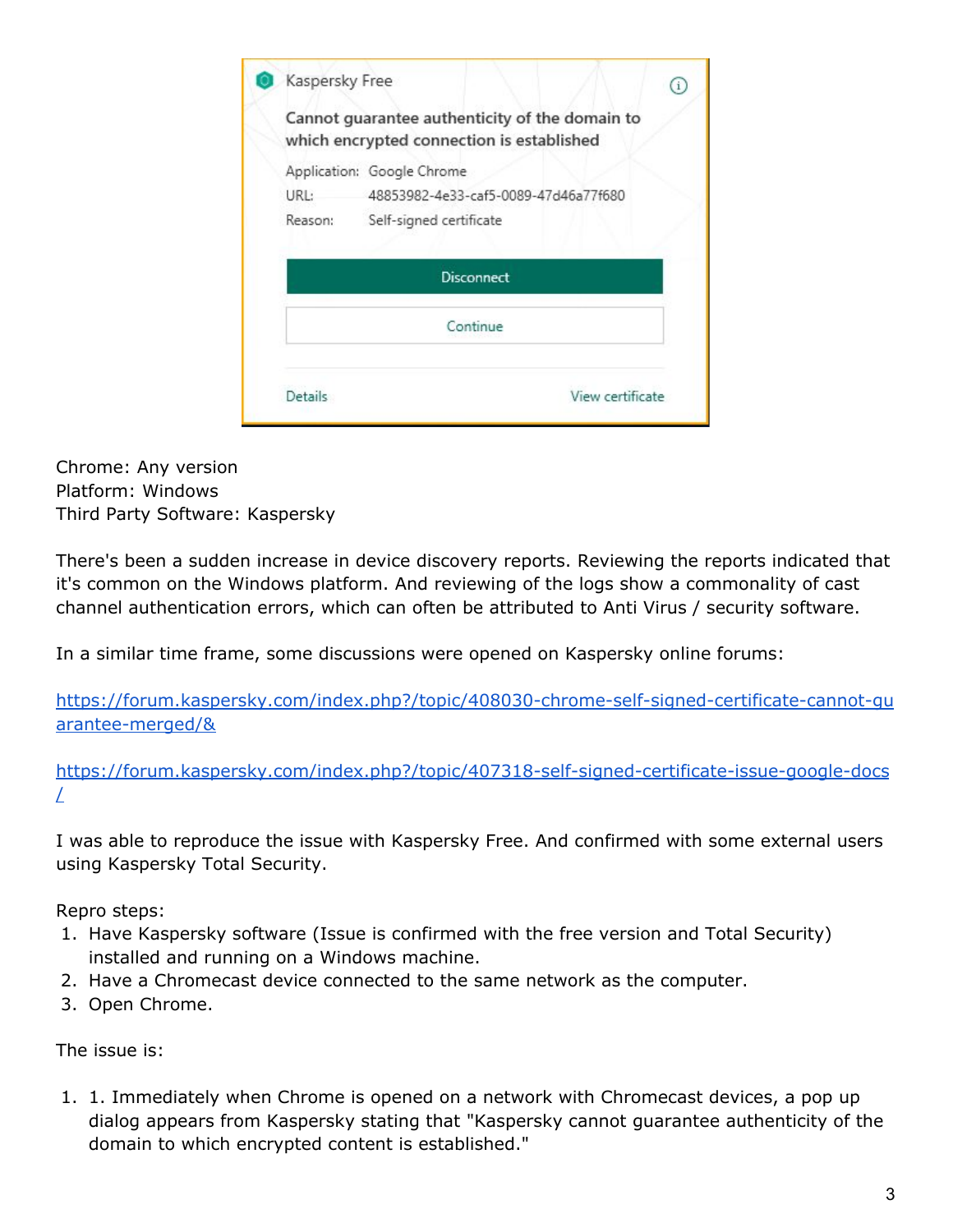- 2. Even after clicking continue on the dialog, the Chromecast devices do not appear in the Cast dialog. The error does not appear if Chromecast devices are not on the same network.
- 3. Disabling "Scan Encrypted Connections" in Kaspersky Network settings allowed device discovery to work, and prevented the Kaspersky error dialog from appearing.

Note that in the Chromecast Help Center, there is an article titled "No Cast Destinations Found?" that lists troubleshooting steps. In this article there has been a longstanding note re Kaspersky, and that disabling "Scan Encrypted Connections" may resolve discovery issues. <https://support.google.com/chromecast/answer/3249268?hl=en>

We're reaching out to Kaspersky to resolve the issue.

-----

It turns out that the Chrome browser has some default behavior of scanning its local network for any available and listening Chromecast devices. And that Chromecast devices may be present even when they are unknown. For example, many recent smart TVs include Chromecast built in so that they're able to receive 'Casts.

Chromecast's "device discovery" service listens and accepts connections on TCP port 8009, and it establishes a TLS connection to the client connecting to it using a self-signed cert. So when Chrome is started up, it sends out a "are there any Chromecast devices out there?" local broadcast. Any powered up and online Chromecast device will head the call and reply. Then the Chrome browser will attempt to bring up a TLS connection at the responding device's IP over port 8009.

And, when Kaspersky A/V, which is monitoring that host machine's networking sees a connection being established with a self-signed cert (which is also what a malicious spoofing remote website might attempt) it freaks out, wars its user and denies the connection attempt.

Kaspersky complained that it's not easy to distinguish that event, but they have said that they'll have a fix for it shortly. My guess is that they will simply allow connections to be made from the computer to other devices on the local LAN address space to port 8009 without complaint. In other words, they'll whitelist that exact behavior.

#### **Docker's containers are having another problem.**

But we should first back up and talk about Dockers a bit (and I don't mean the pants), since we have never discussed them in any detail before and they are becoming increasingly popular and are therefore becoming an increasingly lucrative target for attack. We all understand the concept of a virtual machine, a VM, since they've been around for a long time. A Docker moves the encapsulation boundary to the other side of the OS, but I'm getting ahead of myself...

The precursor to today's operating system as we know it was the "supervisor". Big impressive looking mainframe computers were managed by a supervisor. The supervisor provided very few functions, many fewer than today's operating systems. Mostly they were loaders for the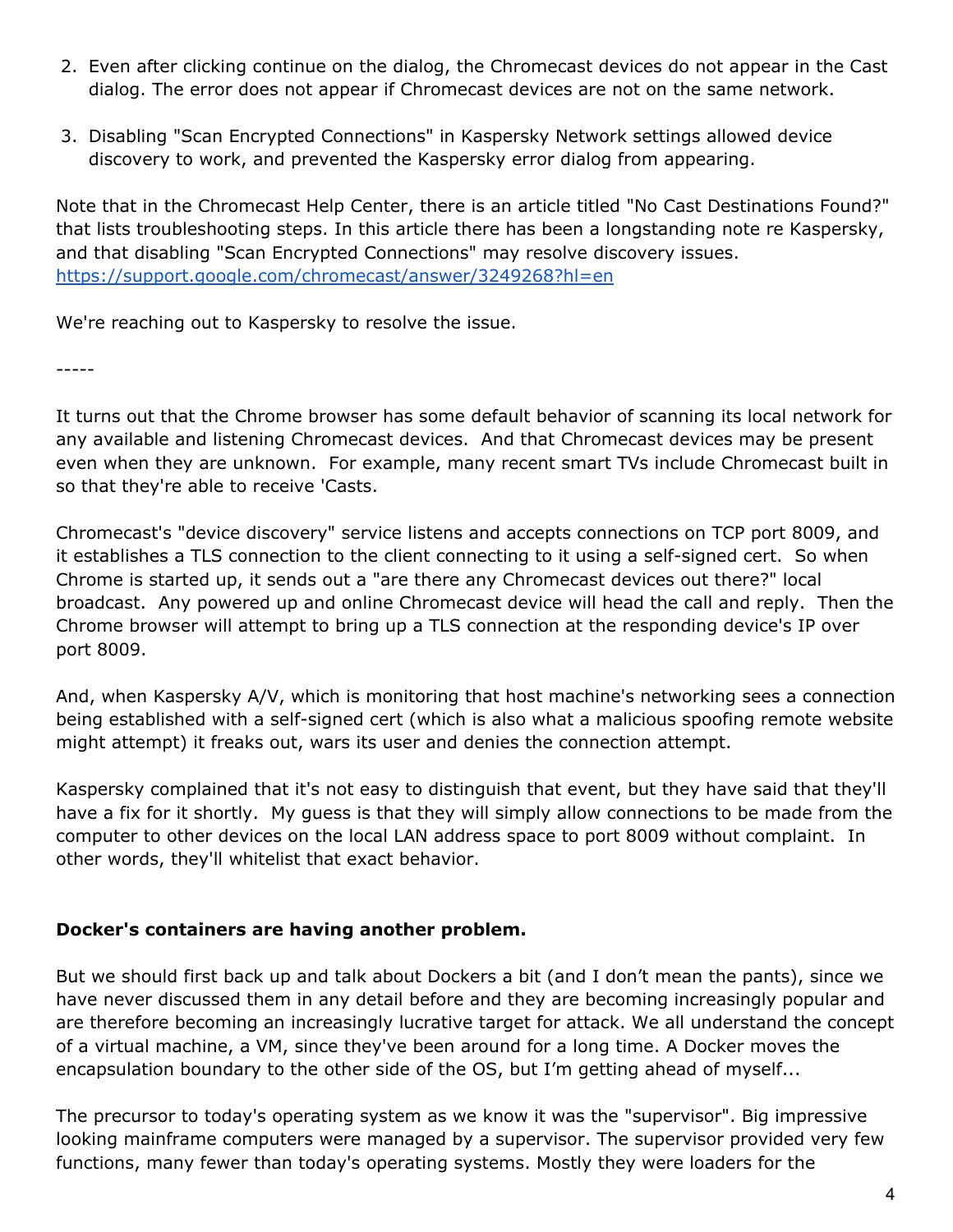free-standing programs that took over the machine while they were running. Over time we realized that it didn't make sense for each program to contain its own redundant code for dealing with magnetic tape and the system printer and its card punch. So reusable common libraries were created. And as machines grew in memory capacity those libraries became more often resident. And with additional evolution they grew into services that could be counted upon to be offered by the system itself. Programs then called upon those resident libraries, and thus we arrived at today's operating system.

In a Virtual Machine environment we have a so-called "Hypervisor." The hypervisor takes advantage of the amazingly complex hardware features of processors to create isolated abstractions of the processor itself. Thus, virtual machines. And once you have an abstraction of a processor -- a virtual machine -- you boot an operating system on that VM to create an instance of a system which can then run operating system client software.

But think for a moment how expensive this is in a cloud computing environment. Say that a given hardware system wants to run six separate tasks. Taking the VM approach the system's RAM is divided up into six partitions, an operating system instance is booted into each one, and then each one is given a task to run. The flexibility this offers is that the hardware could be simultaneously running six different operating systems, each with their own task. But the reality of today's computing environment is that more stuff in the cloud is a Unix or Linux. So booting up six redundant copies of a Linux VM on a cloud computing hardware instance is very wasteful.

Remember when we were talking about RowHammer attacks and how practical VM environments worked very hard to consolidate identical regions of memory. If you have six copies of Linux VMS running a great deal of their memory will be the same. The virtualization hardware allows those duplicate regions to be consolidated so that each VM sees its own memory and isn't aware that it's actually being shared among other instances.

Anyway... under this original VM-based cloud computing model, the encapsulation was a VM - meaning the OS and an often customized environment with libraries and databases and services that the running task required was configured and packaged up. And each VM was different because the environments required differed. One way to think of this is as "low level" encapsulation where the "capsule" runs, standalone, on a virtual machine.

As I mentioned above, the Docker model moves this encapsulation boundary much higher up - to the other side of the OS: Whereas in a VM model the encapsulation boundary was between the virtual machine hardware and the VM's OS, Docker places the boundary ABOVE the OS, at the OS service level.

A VM contains an operating system, but a Docker container does not. The Docker container runs ON or above an operating system to which has been added a Docker interface API. The Docker container encapsulates all of the various library and service dependencies and requirements of the task that the Docker is intended to perform.

In a cloud computing environment they are growing increasingly popular since they offer a much more efficient sharing of a hardware instance's resources. The cloud computer has a single highly tuned instance of an OS running with a Docker API that allows it to host and run many independent instances of Docker containers.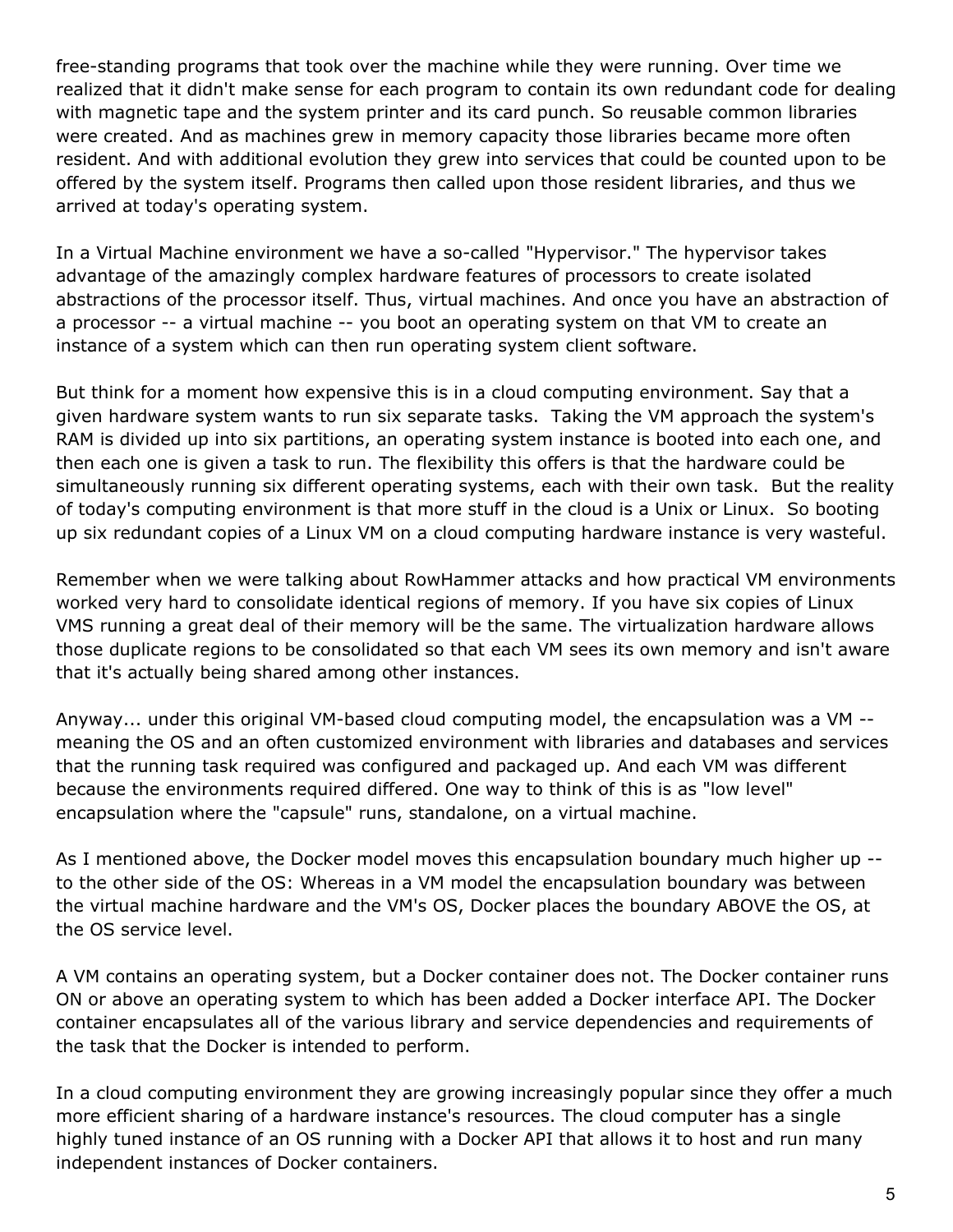Okay...

The Docker container resident runtime module is known as "runc" (run container). runc is an open source command line utility designed to spawn and run containers and, at the moment, it is used as the default runtime for containers with Docker, containerd, Podman, Kubernetes, LXC, etc.

<https://cve.mitre.org/cgi-bin/cvename.cgi?name=CVE-2019-5736>

From earlier this year we have CVE-2019-5736: *"runc through 1.0-rc6, as used in Docker before 18.09.2 and other products, allows attackers to overwrite the host runc binary (and consequently obtain host root access) by leveraging the ability to execute a command as root within one of these types of containers: (1) a new container with an attacker-controlled image, or (2) an existing container, to which the attacker previously had write access, that can be attached with docker exec. This occurs because of file-descriptor mishandling, related to /proc/self/exe."*

What this means is that a container breakout security flaw has been discovered in the runc container runtime which allows malicious containers (with minimal user interaction) to overwrite the host runc binary to gain root-level code execution on the host machine.

Aleksa Sarai, the senior software engineer for Containers at SUSE Linux is the maintainer of the runc command line utility.

Date: Tue, 12 Feb 2019 00:05:20 +1100 From: Aleksa Sarai <cyphar@...har.com> To: oss-security@...ts.openwall.com Cc: dev@...ncontainers.org, security-announce@...ncontainers.org Subject: CVE-2019-5736: runc container breakout (all versions)

[[ Patch CRD: 2019-02-11 15:00 CET ]] [[ Exploit Code CRD: 2019-02-18 15:00 CET ]]

Hello,

I am one of the maintainers of runc (the underlying container runtime underneath Docker, cri-o, containerd, Kubernetes, and so on). We recently had a vulnerability reported which we have verified and have a patch for. In addition, Aleksa Sarai (me) discovered that LXC was also vulnerable to a more convoluted version of this flaw.

 $==$  OVERVIEW  $==$ 

The vulnerability allows a malicious container to (with minimal user interaction) overwrite the host runc binary and thus gain root-level code execution on the host. The level of user interaction is being able

to run any command (it doesn't matter if the command is not attacker-controlled) as root within a container in either of these contexts: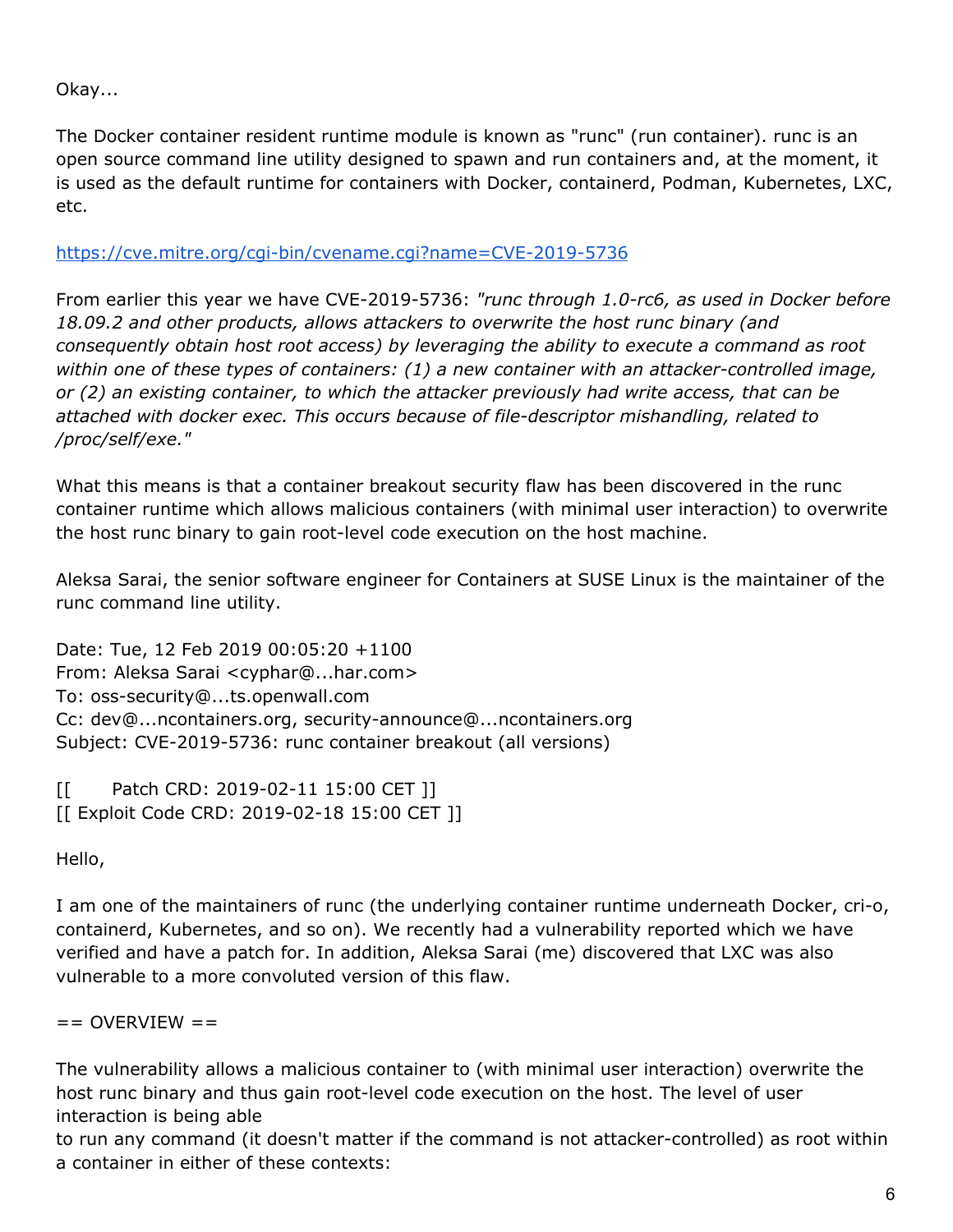- \* Creating a new container using an attacker-controlled image.
- \* Attaching (docker exec) into an existing container which the attacker had previous write access to.

This vulnerability is \*not\* blocked by the default AppArmor policy, nor by the default SELinux policy on Fedora $[++]$  (because container processes appear to be running as container\_runtime\_t). However, it \*is\* blocked through correct use of user namespaces (where the host root is not mapped into the container's user namespace).

Our CVSSv3 vector is (with a score of 7.2):

AV:L/AC:H/PR:L/UI:R/S:C/C:N/I:H/A:H

The assigned CVE for this issue is CVE-2019-5736.

[++]: This is only the case for the "moby-engine" package on Fedora. The "docker" package as well as podman are protected against this exploit because they run container processes as container\_t.

 $==$  PATCHES  $==$ 

I have attached the relevant patch which fixes this issue. This patch is based on HEAD, but the code in libcontainer/nsenter/ changes so infrequently that it should apply cleanly to any old version of the runc

codebase you are dealing with.

Please note that the patch I have pushed to runc master [1] is a modified version of this patch -even though it is functionally identical (though we would recommend using the upstream one if you haven't patched using the attached one already).

 $==$  NON-ESSENTIAL EXPLOIT CODE  $==$ 

Several vendors have asked for exploit code to ensure that the patches actually solve the issue. Due to the severity of the issue (especially for public cloud vendors), we decided to provide the attached exploit

code. This exploit code was written by me, and is more generic than the original exploit code provided by the researchers and works against LXC (it could likely be used on other vulnerable runtimes with no

significant modification). Details on how to use the exploit code are provided in the README.

As per OpenWall rules, this exploit code will be published \*publicly\* 7 days after the CRD (which is 2019-02-18). \*If you have a container runtime, please verify that you are not vulnerable to this issue

beforehand.\*

 $==$  IMPACT ON OTHER PROJECTS  $==$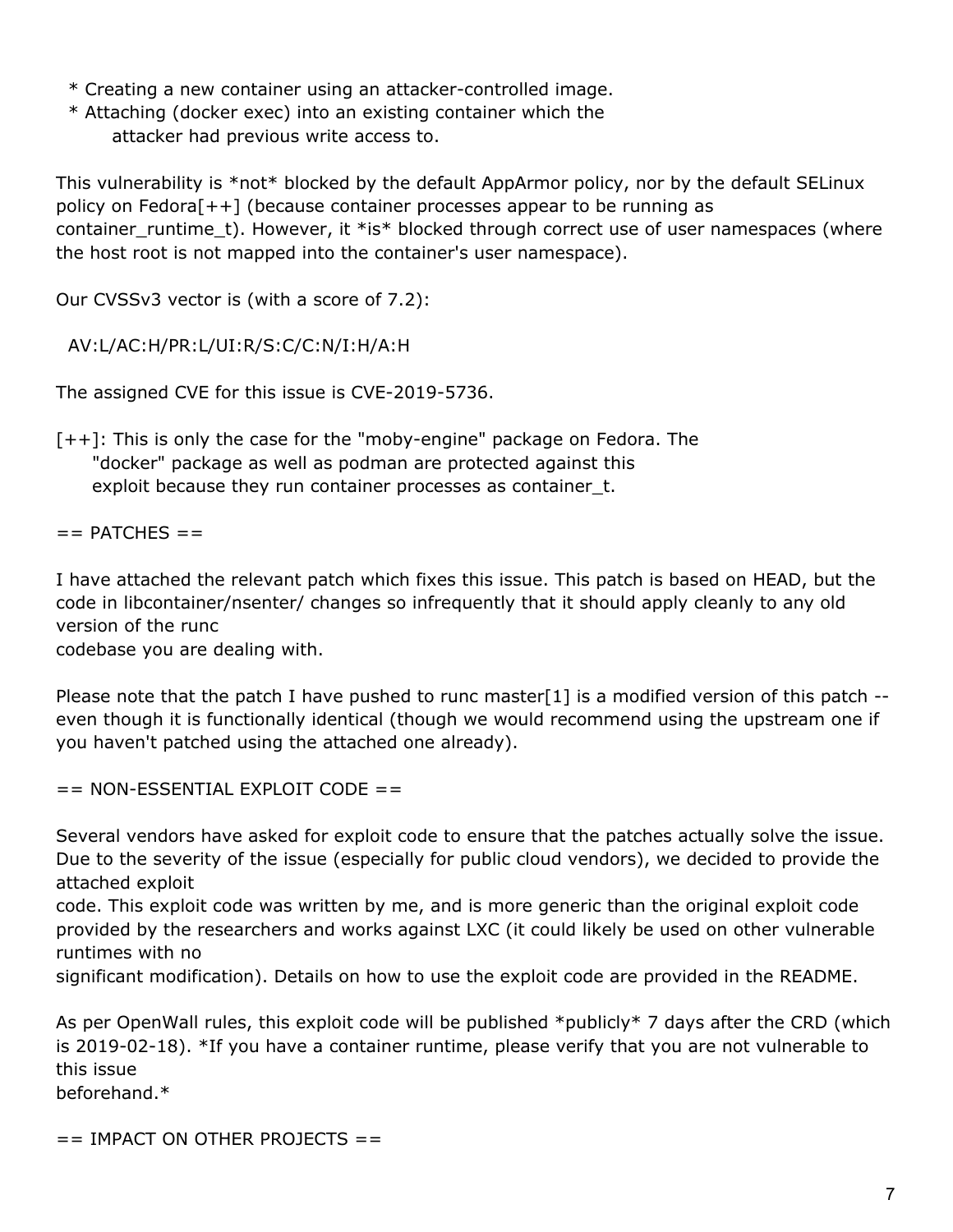It should be noted that upon further investigation I've discovered that LXC has a similar vulnerability, and they have also pushed a similar patch[2] which we co-developed. LXC is a bit harder to exploit, but the same fundamental flaw exists.

After some discussion with the systemd-nspawn folks, it appears that they aren't vulnerable (because their method of attaching to a container uses a different method to LXC and runc).

I have been contacted by folks from Apache Mesos who said they were also vulnerable (I believe just using the exploit code that will be provided). It is quite likely that most container runtimes are

vulnerable to this flaw, unless they took very strange mitigations before-hand.

-----

So where are we today? You can all probably guess... The 'runc' container breakout flaw was immediately patched the same day by all of the big cloud service provider vendors -- Amazon, Google, and Docker, etc. But, Docker is popular and is also in use by many smaller operations and individual entities. So there remain, three weeks later, thousands of exposed Docker daemons publicly online and, yes, left unpatched.

At the time of the vulnerability disclosure there were approximately 3,951 Docker daemons exposed and a recent update by Imperva security showed that around 4,042 were currently reachable:

# **Exposed Docker**

Search for product:docker returned 3,951 results on 11-02-2019



## **Top Countries**

| 1. United States      | 929 |
|-----------------------|-----|
| 2. China              | 680 |
| 3. Singapore          | 240 |
| 4. Ireland            | 225 |
| 5. Germany            | 224 |
| 6. France             | 214 |
| 7. Canada             | 212 |
| 8. Korea, Republic of | 200 |
| 9. India              | 192 |
| 0. Japan              | 187 |
|                       |     |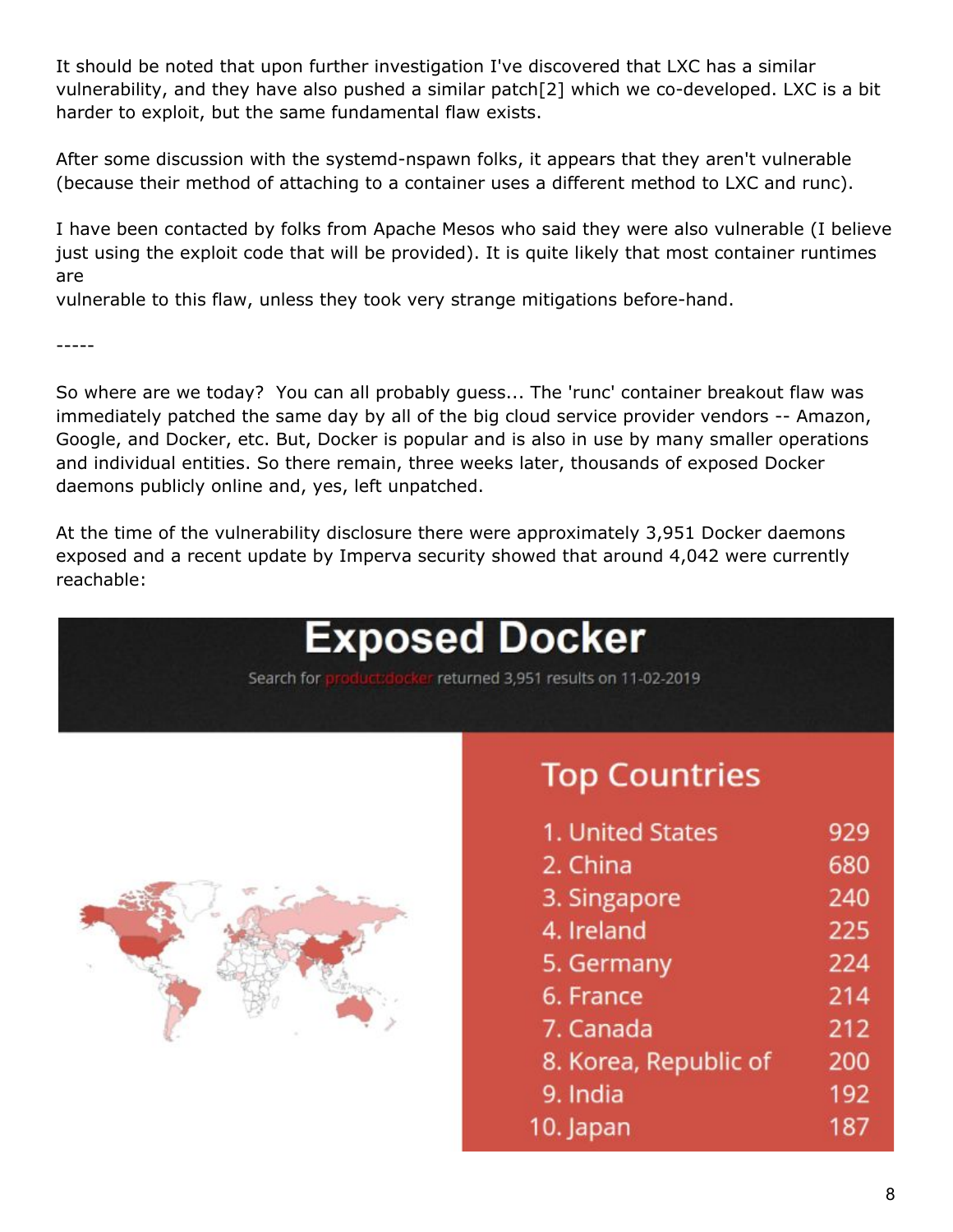The Docker API is accessible through the network, but it's listening service is only supposed to be bound to the localhost 127.0.0.1 IP on ports 2375 and 2376. However, a Shodan search revealed 3,968 public instances of 2375 port open and 74 public instances of port 2376. And, not very surprisingly, only 103 of the exposed Docker daemons revealed by Shodan have been updated to the patched 18.09.2 version or later, leaving 3939 exposed to exploitation.

The Imperva guys dug a bit deeper, testing to see which of the hosts exposed by the Shodan search can actually be accessed on port 2375. They found that out of the nearly 4,000 IPs that were apparently exposed by the Shodan search engine, about 400 of them were responding.

And... on the unpatched servers that were accessible because they had the Docker API exposed to remote connections they found Docker images of crypto miners, as well as legitimate services and production environments.

Imperva summed it up, yesterday, in their disclosure: "Hundreds of Vulnerable Docker Hosts Exploited by Cryptocurrency Miners"

[https://www.imperva.com/blog/hundreds-of-vulnerable-docker-hosts-exploited-by-cryptocurren](https://www.imperva.com/blog/hundreds-of-vulnerable-docker-hosts-exploited-by-cryptocurrency-miners/) [cy-miners/](https://www.imperva.com/blog/hundreds-of-vulnerable-docker-hosts-exploited-by-cryptocurrency-miners/)

<quote> *Docker is a technology that allows you to perform operating system level virtualization. An incredible number of companies and production hosts are running Docker to develop, deploy and run applications inside containers.*

*You can interact with Docker via the terminal and also via remote API. The Docker remote API is a great way to control your remote Docker host, including automating the deployment process, control and get the state of your containers, and more. With this great power comes a great risk — if the control gets into the wrong hands, your entire network can be in danger.*

*In February, a new vulnerability (CVE-2019-5736) was discovered that allows you to gain host root access from a docker container. The combination of this new vulnerability and exposed remote Docker API can lead to a fully compromised host.*

#### **Coinhive shutting down at the end of this week!**

<https://coinhive.com/blog/en/discontinuation-of-coinhive>

#### Blog » Discontinuation of Coinhive

Some of you might have anticipated this, some of you will be surprised. The decision has been made. We will discontinue our service on March 8, 2019. It has been a blast working on this project over the past 18 months, but to be completely honest, it isn't economically viable anymore.

The drop in hash rate (over 50%) after the last Monero hard fork hit us hard. So did the "crash" of the crypto currency market with the value of XMR depreciating over 85% within a year. This and the announced hard fork and algorithm update of the Monero network on March 9 has lead us to the conclusion that we need to discontinue Coinhive.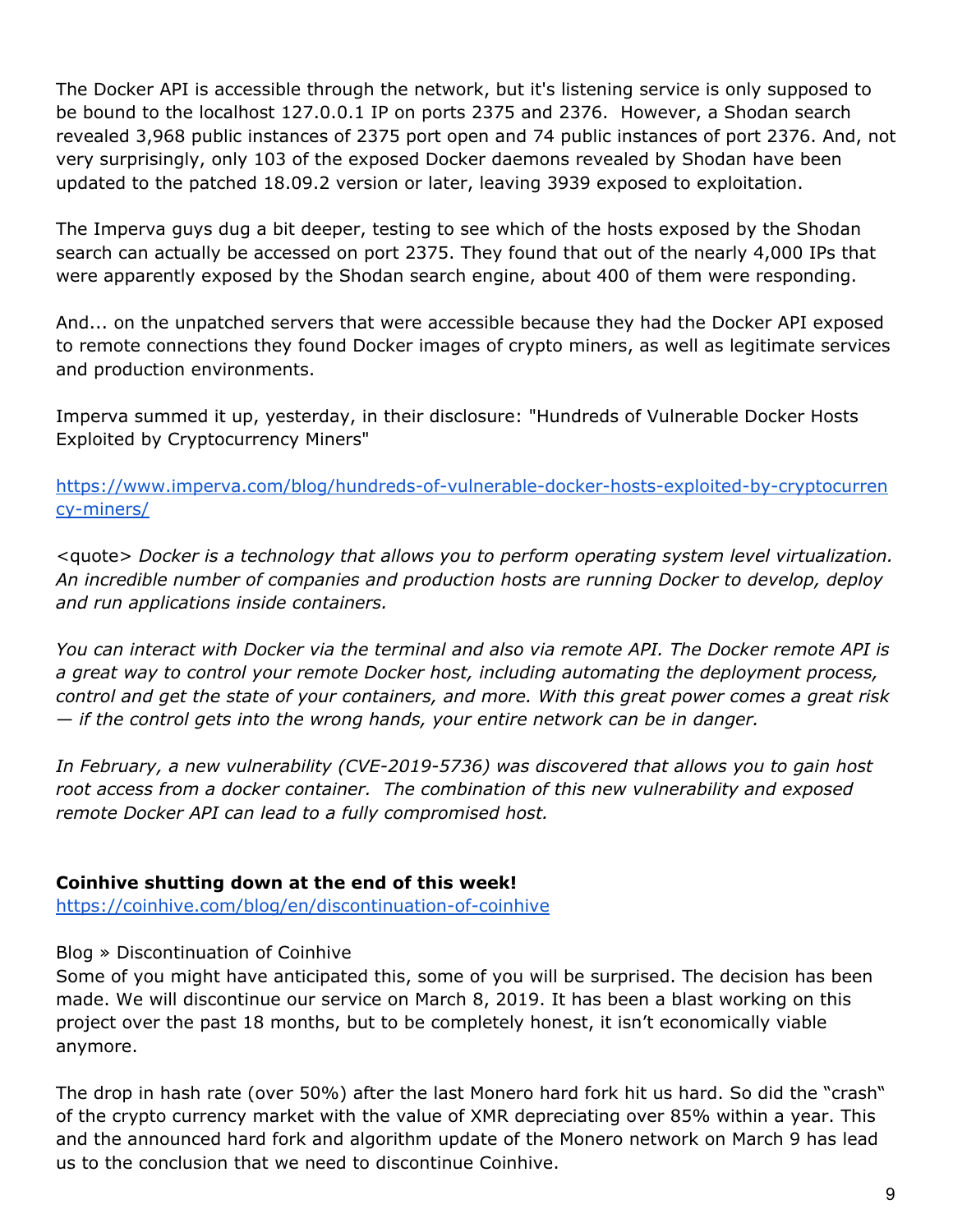Thus, mining will not be operable anymore after March 8, 2019. Your dashboards will still be accessible until April 30, 2019 so you will be able to initiate your payouts if your balance is above the minimum payout threshold.

Thank you all for the great time we had together.

So.... out with Coinhive, in with.... whatever takes its place.

This will put a kink in the Cryptojacking enterprise, but I doubt this will be the end of it altogether. Recall that Coinhive had monthly "revenue" of approximately \$250,000 at one point and in terms of "market reach", enjoyed a 62% share of all websites using a JavaScript cryptocurrency miner -- whether with or more likely without their users' knowledge.

And, as we know, Coinhive-driven cryptojacking campaigns infested Android apps in the Google Play Store and managed to infect 200,000 MikroTik routers in several campaigns.

So... MikroTik routers world wide will be running a bit cooler and will be pulling a bit less power... until someone steps up to take Coinhive's place. And it's hard to imagine that won't happen. Cryptocurrency mining is attempting to remain hostile to ASIC-powered mining. And that means that CPU mining has a place mining currencies where ASICs have been made unwelcome.

So stay tuned... You know we'll have the new of it when it happens!

#### **We have a new and worthy Wireshark release: v3.0.0**

- Windows Installer 64- and 32-bit
- Windows PortableApps® 32-bit
- macOS 10.12 and later Intel 64-bit .dmg
- Source Code (and part of Unix & Linux distros)

For those who don't already know, Wireshark is =the= go-to utility for capturing and analyzing packetized network traffic. I have been using it for years and things like ShieldsUP! and especially the quite complex DNS Spoofability test service would have been far more difficult to stand up if it were not for Wireshark.

It began way back in 1998 and was originally named Ethereal. The project was later renamed Wireshark in May 2006 to sidestep trademark issues. Wireshark always relied upon the similarly venerable WinPcap packet capture driver. ShieldsUP! originally used the same driver until I wrote my own kernel driver so that I could do more of the work in Ring-0.

The big change is that with last Thursday's release of Wireshark 3.0.0, WinPcap has finally been abandoned in favor of a new driver, Npcap. Npcap is an NDIS v6.0 filter shim driver, meaning that it inserts itself neatly into the network stack in such a way that it's able to watch and inject network traffic without needing to worry about any adapter-specific details since those are handled by the lower layers. The Npcap driver is also EV signed so that the latest Win10 systems will gracefully allow it to slip in between their layers. (what?!)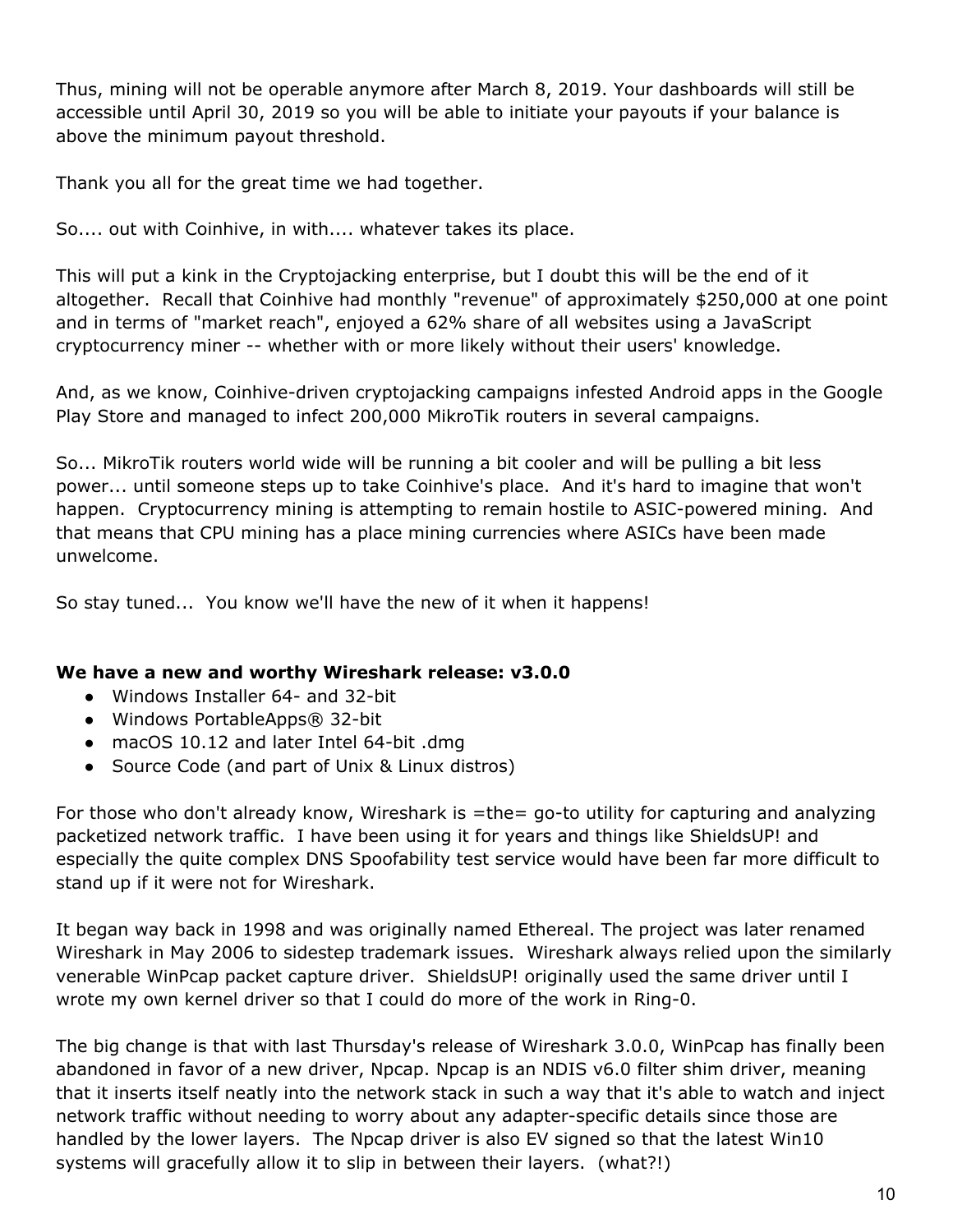v3.0.0 also, for the first time, can capture localhost loopback traffic, making it very handy for watching and analyzing all of the goings-on within a system.

And one of Wireshark's very slick features, which it's had for a while now, is the ability to sniff and decrypt TLS traffic... when the user is able to provide the server's private key. This comes in VERY handy in today's world where unencrypted communications is now the exception.

Wireshark's use of the Npcap driver means that it's also able to capture 802.11 WiFi traffic from the air. This used to require an AirPcap hardware radio dongle. But no more.

And... Wireshark now "knows" about many more network protocols, This makes it easy to see what's going on since Wireshark breaks everything apart into nicely labeled fields.

#### **Taking a ScreenShot of a webpage from the Command Line...**

This was a sort of random tip from Bleeping Computer's founder Lawrence Abrams. I'm not sure how it might be used, but I will tuck it away in my memory and I suspect that many of our listeners will too, and might find it useful:

It turns out that both FireFox and Chrome can be invoked from the command line to launch in a "headless" mode without any UI, fully download and invisibly render a webpage, and write the webpage's image to an image file.

[https://www.bleepingcomputer.com/news/software/chrome-and-firefox-can-take-screenshots-of](https://www.bleepingcomputer.com/news/software/chrome-and-firefox-can-take-screenshots-of-sites-from-the-command-line/) [-sites-from-the-command-line/](https://www.bleepingcomputer.com/news/software/chrome-and-firefox-can-take-screenshots-of-sites-from-the-command-line/)

"[path\_to\_chrome]" --headless --screenshot="[path\_to]\image.png" "[url]"

The screenshots will only make an image of a portion of the requested web page (it's unclear what the default size would be). So if you wish to create a screenshot of the entire web page, you should add the --window-size=width,height parameters.

Also, Chrome will show the scrollbars, which is probably not what anyone wants. So to remove the scrollbars add the --hide-scrollbars term to the command.

And Firefox can do the same with similar options. Larry indicated that in testing these he found that Firefox was both easier to use and faster to snap and store pages.

So... while it's not immediately obvious how such a facility might be used, I'll bet someone in our audience is going "Holy crap! That's exactly what I've been needing!!"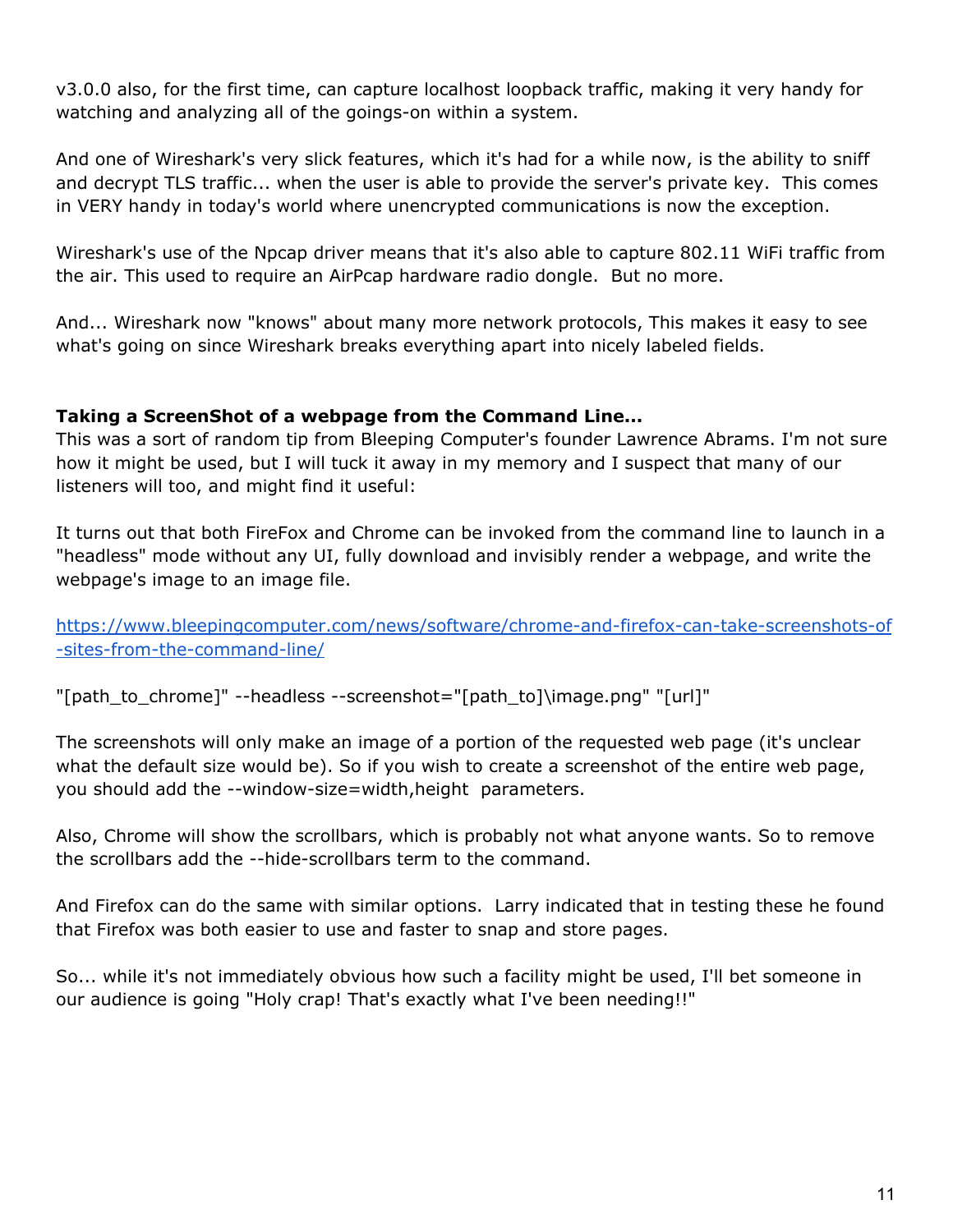#### **The over-privileged Thunderbolt interface remains a problem**

Thunderclap: Exploring Vulnerabilities in Operating System IOMMU Protection via DMA from Untrustworthy Peripherals

[https://www.ndss-symposium.org/wp-content/uploads/2019/02/ndss2019\\_05A-1\\_Markettos\\_pa](https://www.ndss-symposium.org/wp-content/uploads/2019/02/ndss2019_05A-1_Markettos_paper.pdf) [per.pdf](https://www.ndss-symposium.org/wp-content/uploads/2019/02/ndss2019_05A-1_Markettos_paper.pdf)

Abstract—Direct Memory Access (DMA) attacks have been known for many years: DMA-enabled I/O peripherals have complete access to the state of a computer and can fully compromise it including reading and writing all of system memory. With the popularity of Thunderbolt 3 over USB Type-C and smart internal devices, opportunities for these attacks to be performed casually with only seconds of physical access to a computer have greatly broadened. In response, commodity hardware and operating-system (OS) vendors have incorporated support for Input-Output Memory Management Units (IOMMUs), which impose memory protection on DMA, and are widely believed to protect against DMA attacks. We investigate the state-of-the-art in IOMMU protection across OSes using a novel I/O-security research platform,and find that current protections fall short when faced with a functional network peripheral that uses its complex interactions with the OS for ill intent. We describe vulnerabilities in macOS, FreeBSD, and Linux, which notionally utilize IOMMUs to protect against DMA attackers. Windows uses the IOMMU only in limited cases. and it remains vulnerable. Using Thunderclap, an open-source FPGA research platform that we built, we explore new classes of OS vulnerability arising from inadequate use of the IOMMU. The complex vulnerability space for IOMMU-exposed shared memory available to DMA-enabled peripherals allows attackers to extract private data (sniffing cleartext VPNtraffic) and hijack kernel control flow (launching a root shell)in seconds using devices such as USB-C projectors or power adapters. We have worked closely with OS vendors to remedy these vulnerability classes, and they have now shipped substantial feature improvements and mitigations as a result of our work.

#### Firewire.

| <b>Operating</b> system                                                                   | Build/ | Can use      | Default | <b>IOMMU</b> page mappings |            | <b>Vulnerability</b> |                |                  |                 |            |
|-------------------------------------------------------------------------------------------|--------|--------------|---------|----------------------------|------------|----------------------|----------------|------------------|-----------------|------------|
|                                                                                           | kernel | <b>IOMMU</b> | enabled | Shared                     | Per-device | Data leakage         | Kernel pointer | Shared-allocator | Spatio-temporal | <b>ATS</b> |
| Windows <sub>7</sub>                                                                      |        |              |         |                            |            |                      |                |                  | n/a             |            |
| Windows 8.1                                                                               | 9200   |              |         |                            |            |                      |                |                  | n/a             |            |
| Win 10 Home/Pro 1709                                                                      | 16299  |              |         |                            |            |                      |                |                  | n/a             |            |
| Win 10 Enterprise 1607                                                                    | 14393  |              |         |                            |            |                      |                |                  | n/a             |            |
| Win 10 Enterprise 1703                                                                    | 15063  |              |         |                            |            |                      |                |                  | n/a             |            |
| MacOS 10.10-10.13                                                                         |        |              |         |                            |            |                      | < 10.12.4      |                  | n/a             |            |
| Linux: Ubuntu 16.04                                                                       | 4.8/10 |              |         |                            |            |                      |                |                  |                 |            |
| Linux: Fedora 25                                                                          | 4.8    |              |         |                            |            |                      |                |                  |                 |            |
| Linux: RHEL 7.1                                                                           | 3.10   |              |         |                            |            |                      |                |                  |                 |            |
| FreeBSD 11                                                                                |        |              |         |                            |            |                      |                |                  |                 |            |
| PC-BSD/TrueOS 10.3                                                                        | 10.3   |              |         |                            |            |                      |                |                  |                 |            |
| the control of the control of the control of the control of the control of the control of |        |              |         |                            |            |                      |                |                  |                 |            |

Fixed after our disclosure.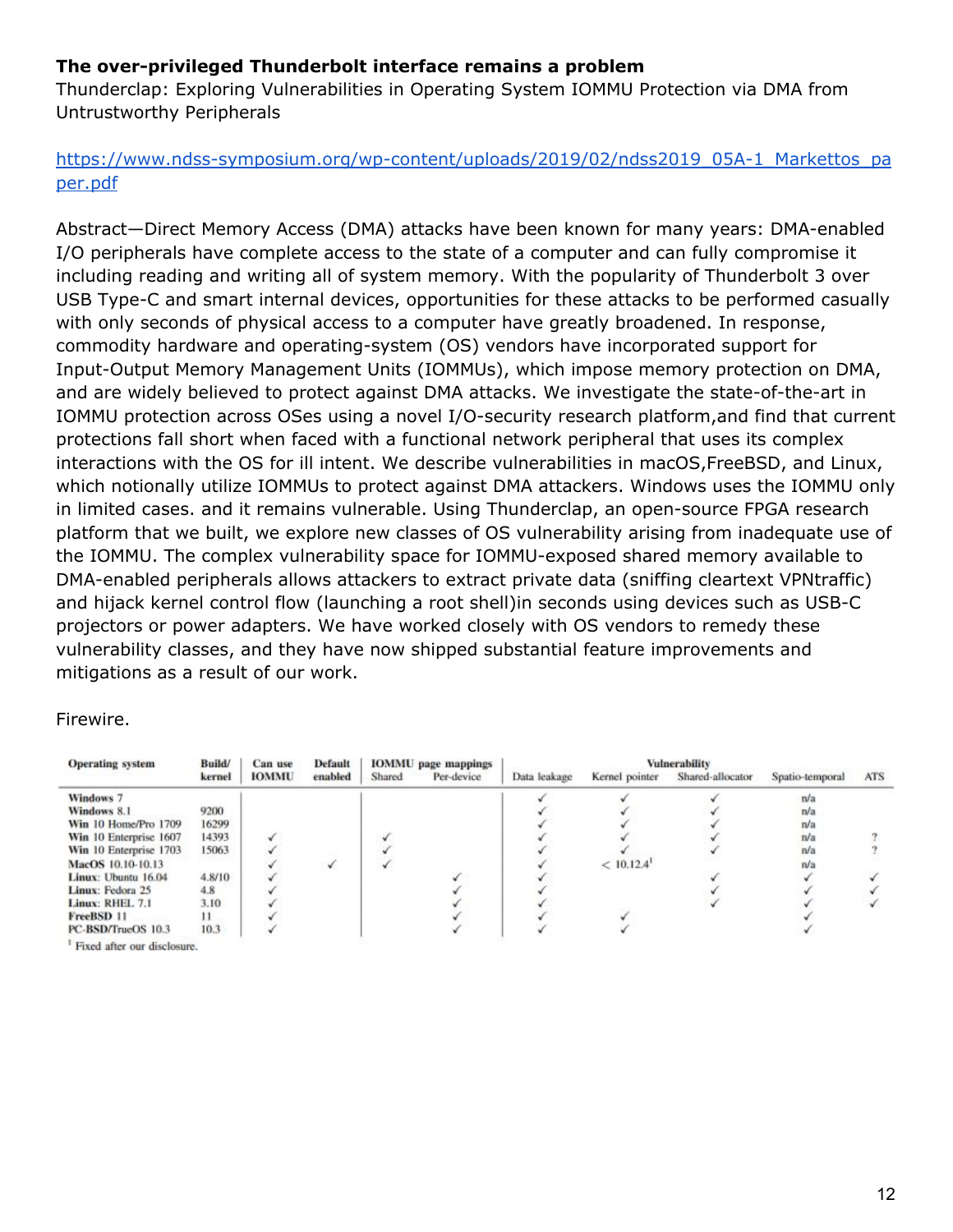#### **Bot-Based Credential Stuffing**

Once upon a time we had what is now a quaint image of a hacker in his basement repetitively trying to log into some target victim's account by guessing their password, typing in candidate after candidate, one at a time, over and over... until "HA!... what-do -you-know! I'm in!"

That evolved into an automated brute force attack against someone, first running through dictionaries of commonly used passwords and keyboard keystroke walks, and eventually getting down to trying every possible password.

Then we have website database breaches where hundreds of thousands of username and (hopefully) hashed passwords were disclosed. The bad guys would then use high-speed ASIC-based hashing rigs to "reverse" the hashes back into their original textual input for use in impersonation attacks.

And now today we have the latest evolution of this with the so-called "Credential Stuffing" attacks where great fleets of Bots, increasingly composed of code loaded into compromised consumer routers, are fanning out across the Internet, only to self-replicate, but to then launch patient and widely distributed username and password guessing attempts against Internet-facing websites.

[https://www.akamai.com/us/en/multimedia/documents/state-of-the-internet/state-of-the-intern](https://www.akamai.com/us/en/multimedia/documents/state-of-the-internet/state-of-the-internet-security-retail-attacks-and-api-traffic-report-2019.pdf) [et-security-retail-attacks-and-api-traffic-report-2019.pdf](https://www.akamai.com/us/en/multimedia/documents/state-of-the-internet/state-of-the-internet-security-retail-attacks-and-api-traffic-report-2019.pdf)

All three of our stories in this issue of the State of the Internet / Securityreport are about things most organizations aren't examining. Whether the cause is that organizations don't perceive some issues as important to their environment, if they don't have tooling to monitor these issues,or if the resources to monitor this traffic are not available, this traffic is often being overlooked.

Although organizations examine the traffic generated by botnets, without specialized tools that traffic is often treated the same as any other type of network activity. There are very few places where this is more dangerous than in the retail sector, where botnet creators and retail defenders are playing a multidimensional game, with real money on the line. Our team looked at All-In-One (AIO) bot tools and considered them in the context of the billions of credential abuse attempts we see on a monthly basis.

#### TOOLS OF MASS (RETAIL) DESTRUCTION

Between May 1 and December 31, 2018, there were 10,000,585,772 credential stuffing attempts in the retail industry detected on Akamai's network. When that's expanded to all other customer industries, Akamai detected 27,985,920,324 credential abuse attempts over eight months. That works out to more than 115 million attempts to compromise or log in to user accounts every day.

The reason for these attempts isn't complex. The malicious actors responsible for them are looking for data  $-$  such as personal information, account balances, and assets  $-$  or they're looking for opportunities to cash in on the online retail market that's expected to hit \$4.88 trillion by 2021.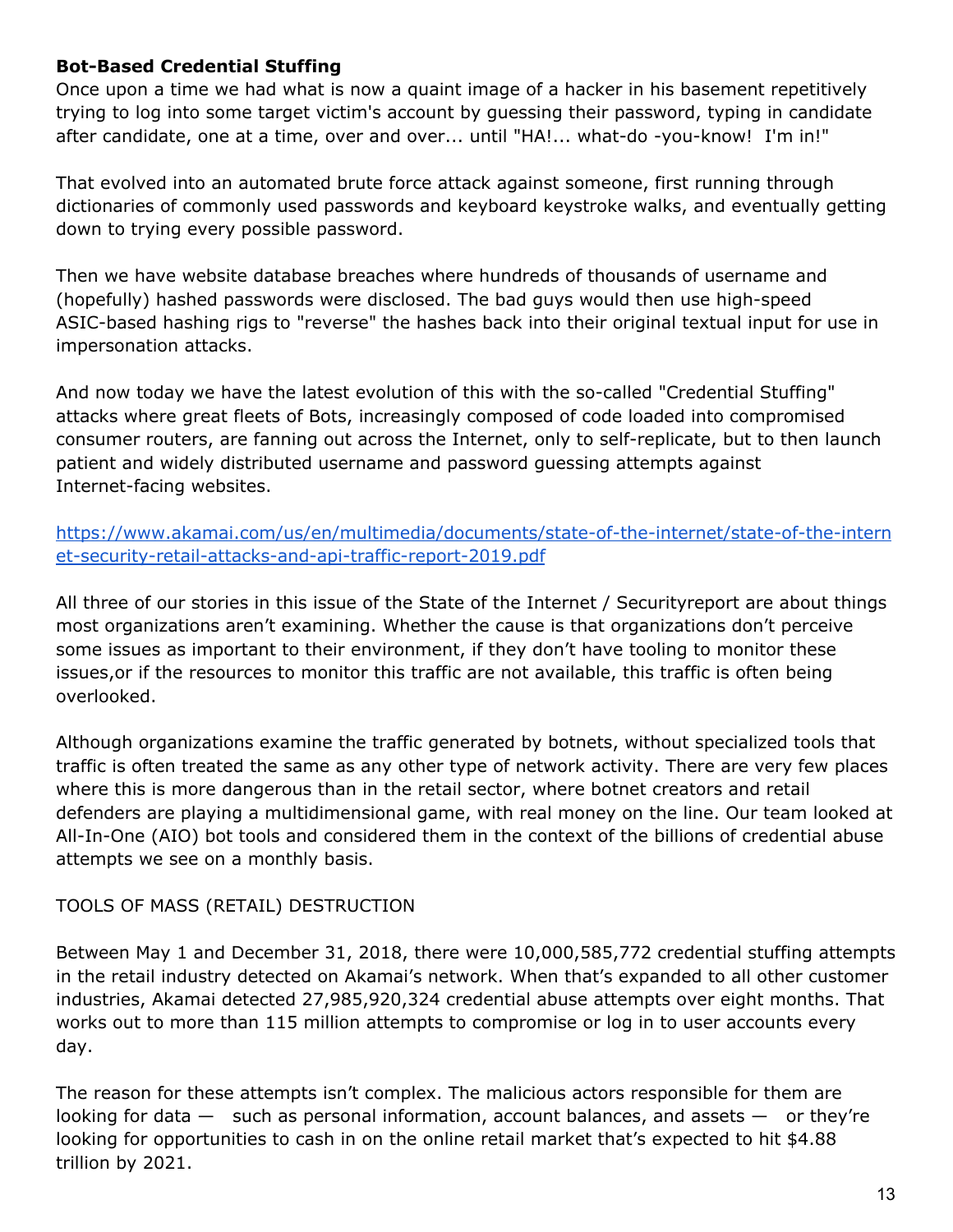The credential stuffing attempts logged by Akamai are automated, thanks to bots. Bots can represent up to 60% of overall web traffic, but less than half of them are actually declared as bots — making tracking and blocking difficult. This dilemma is compounded by the fact that not all bots are malicious.

#### Play the Numbers

For criminals, credential stuffing attacks are a numbers game. They're counting on the fact that people recycle their passwords across different accounts. When this happens, a compromised set of credentials from one website quickly translates into dozens of others.

It's a two-step process; stuff the login page with the maximum amount of credential pairs to verify their validity, and once verified, take control of the compromised account. This second stage is commonly known as account takeover, or ATO.

Consider the 116 million accounts compromised during the LinkedIn data breach. Using this list of email address and password combinations, criminals targeted dozens of other websites in hopes that people were using their LinkedIn credentials elsewhere. These credential stuffing attempts led to several secondary account takeovers. This is why security professionals stress the use of password managers, as well as the use of long and unique password strings for each website.

Fighting Credential Stuffing Attacks Is an Uphill Battle

The battle against credential stuffing isn't an easy one to fight. When asked, 71% of the respondents to an Akamai survey conducted by Ponemon Institute said that preventing credential stuffing attacks is difficult because fixes that prevent such action might diminish the web experience for legitimate users.

On average, organizations report experiencing 12.7 credential stuffing attempts each month, with each attempt targeting 1,252 accounts.The reflexive action to just block the bots responsible for these attempts outright makes sense at first, but such a move might cause serious harm to the business if legitimate customers are impacted.

The same survey revealed 32% of respondents lacked visibility into credential stuffing attacks, and 30% said they were unable to detect and mitigate them. When asked if their organization had sufficient solutions and technologies for containing or preventing credential stuffing attacks, 70% of those responding said their organization was lacking when it came to such defenses.

Credential stuffing attacks are a costly battle to fight as well. The survey determined that the baseline costs associated with such attacks, when considering application downtime, loss of customers, and IT overhead, amounted to annual totals of \$1.7 million, \$2.7 million, and \$1.6 million, respectively.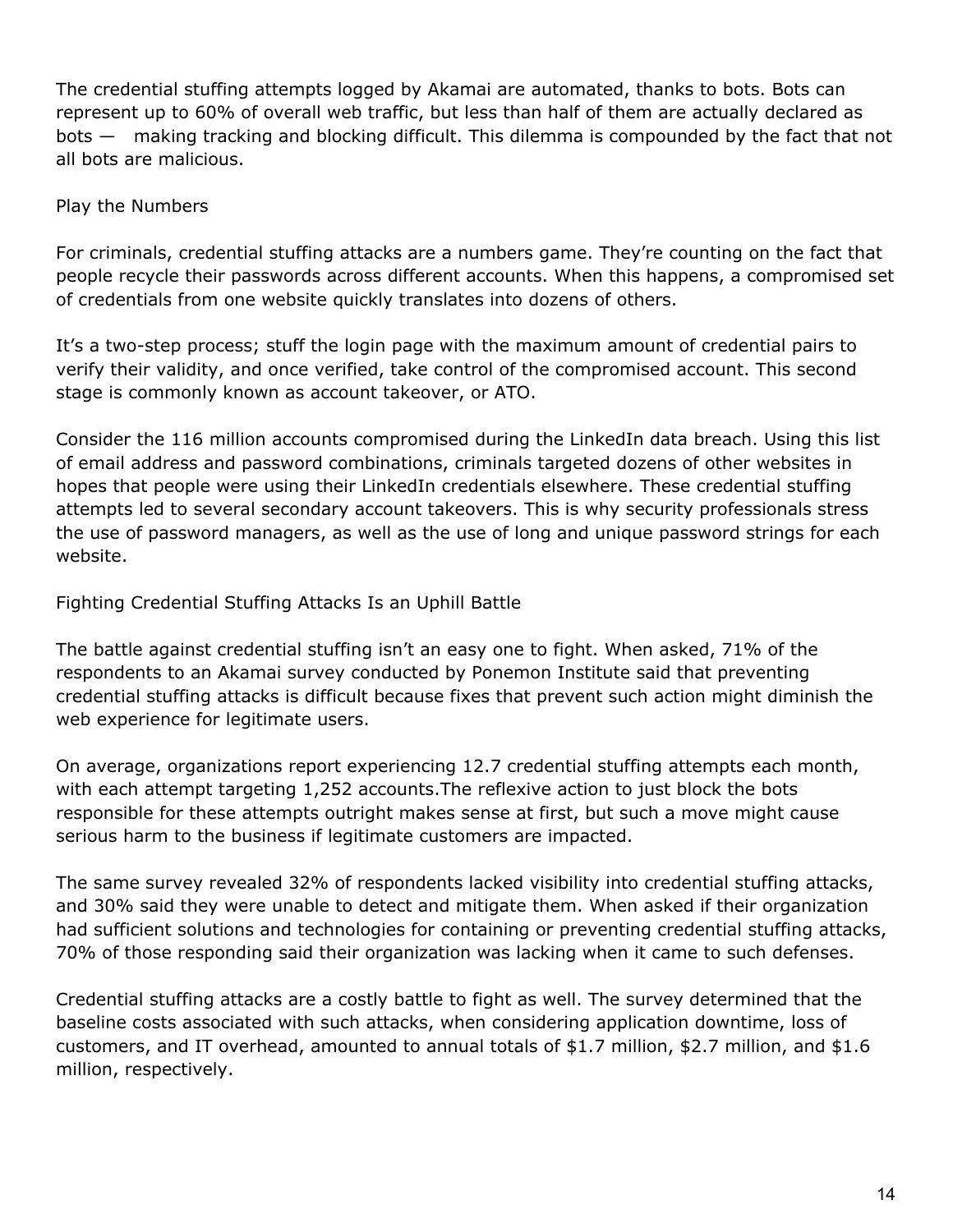## **SQRL CosmaP**

Hi, My phone committed suicide yesterday. :(

Fortunately, my provider (EE in the UK) was on the ball and I received a replacement today (Great Customer services win from EE). :)

Long story, short, reinstalled (well I am still reinstalling) all the apps and came to the SQRL app.

Installed the app, no problem. Imported my Identity, no problem. Entered the Recovery Code, no problem.

Signed into the forums using my SQRL password, no problem. All smooth as silk and I am back operational. It helped that I have all the required info in one place.

Jobs a goodun. Regards. Cosma

#### **Jeff Root**

SQRL's "friction' is it's \_lack\_ of friction

I've had the SQRL client on my Android phone for a while, but nothing to use it with. After watching SN703, I decided to try out the Forum login.

And it was...anti-climatic.

You've been teaching us for years that convenience and security are opposites. The entire security community has been in agreement on that. But SQRL, by being incredibly convenient and easy, appears \_insecure\_ because of that.

And so, the biggest impediment to SQRL adoption may be that SQRL has zero friction.

-----

Note that SQRL has two very different attributes: security and ease-of-use.

**Call for Android App UX assistance:** <https://www.grc.com/sqrl/feedback.htm>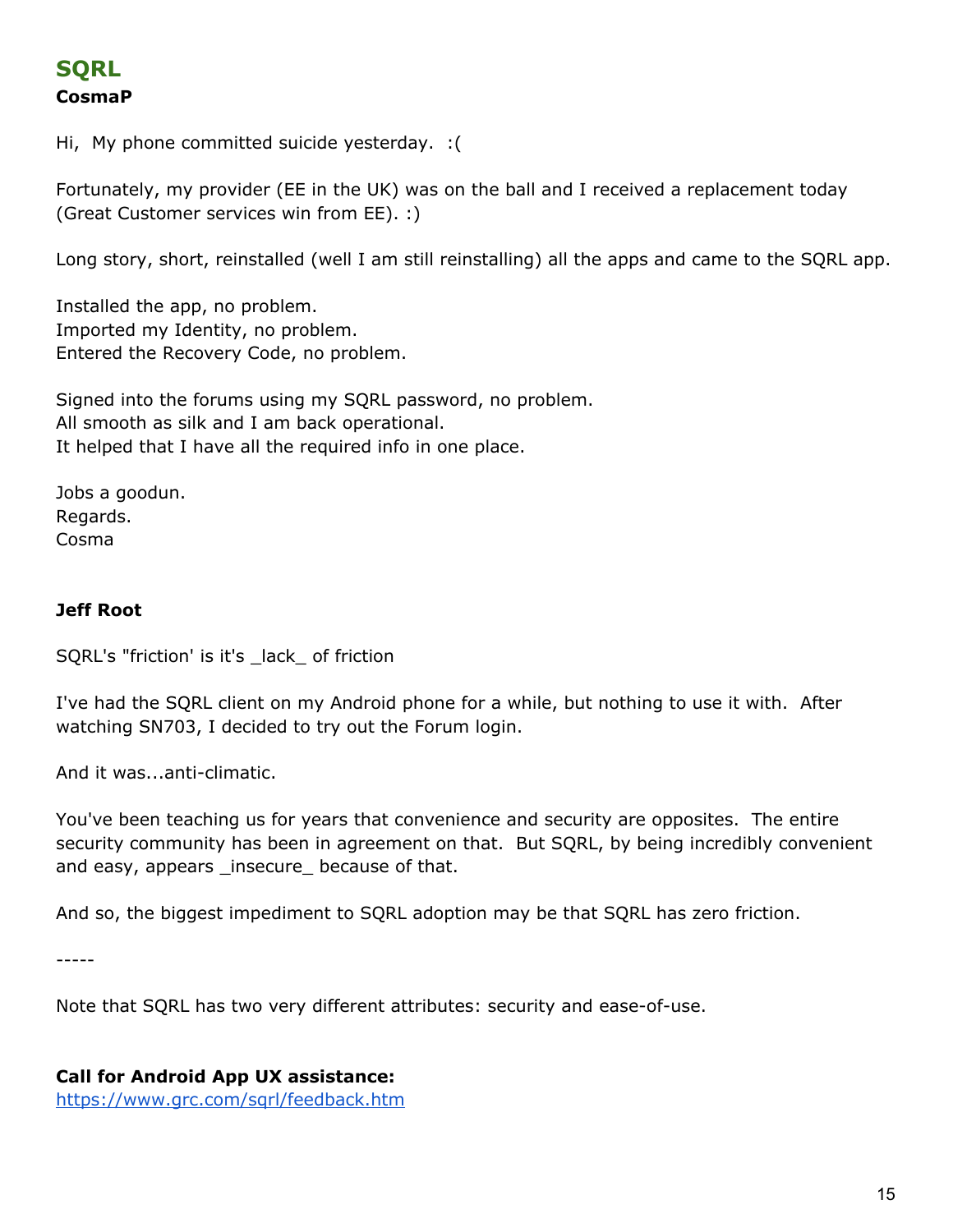## **Miscellany**

Matt in London Subject: Duesy is Duesenberg? Date: 25 Feb 2019 10:32:02 : Hey Steve,

I heard that a Duesy is named after the Duesenberg car that was so expensive that no one could afford one. Hence slang for a magnificent failure.

## **SpinRite**

```
Ralph in New York City
Subject: Spinrite- still working after all these years
Date: 26 Feb 2019 10:08:17
:
```
I have a LAN with two wifi hi def security cameras on the 2.4GHz band. They are recording to a USB3 120GB SSD plugged into the router. Both cameras frequently stream together but many times only one or the other would record a file, and there were random freezes on many of the files during playback. I was suspecting a bandwidth issue until I ran a level 4 pass of Spinrite on the SSD. Watching the real time screen I could see random pauses, retries on reads and writes. After Spinrite completed both cameras happily record at the same time. This won't be a surprise, but Spinrite REALLY works.

## **Closing The Loop**

## **Fresher in the UK**

Subject: Where the  $f***$  is Jeff's iOS SQRL client?

:

Mentioned in the last Security Now. Where is it? It's not in the App Store so what are we supposed to do? You didn't make it US only, I hope?

#### **Neil Taneja in Chandler, AZ**

Subject: Drive mounting/unmounting

:

So you mentioned a few Security Now's ago about how you mount and unmount drives automatically for your backups to protect them. How are you doing that?

-----

MOUNTVOL <--- lists all devices but Volume GUID. MOUNTVOL Y:\ \\?\Volume{bf67527f-cc58-11e5-ad50-806e6f6e6963}\ MOUNTVOL Y:\ /D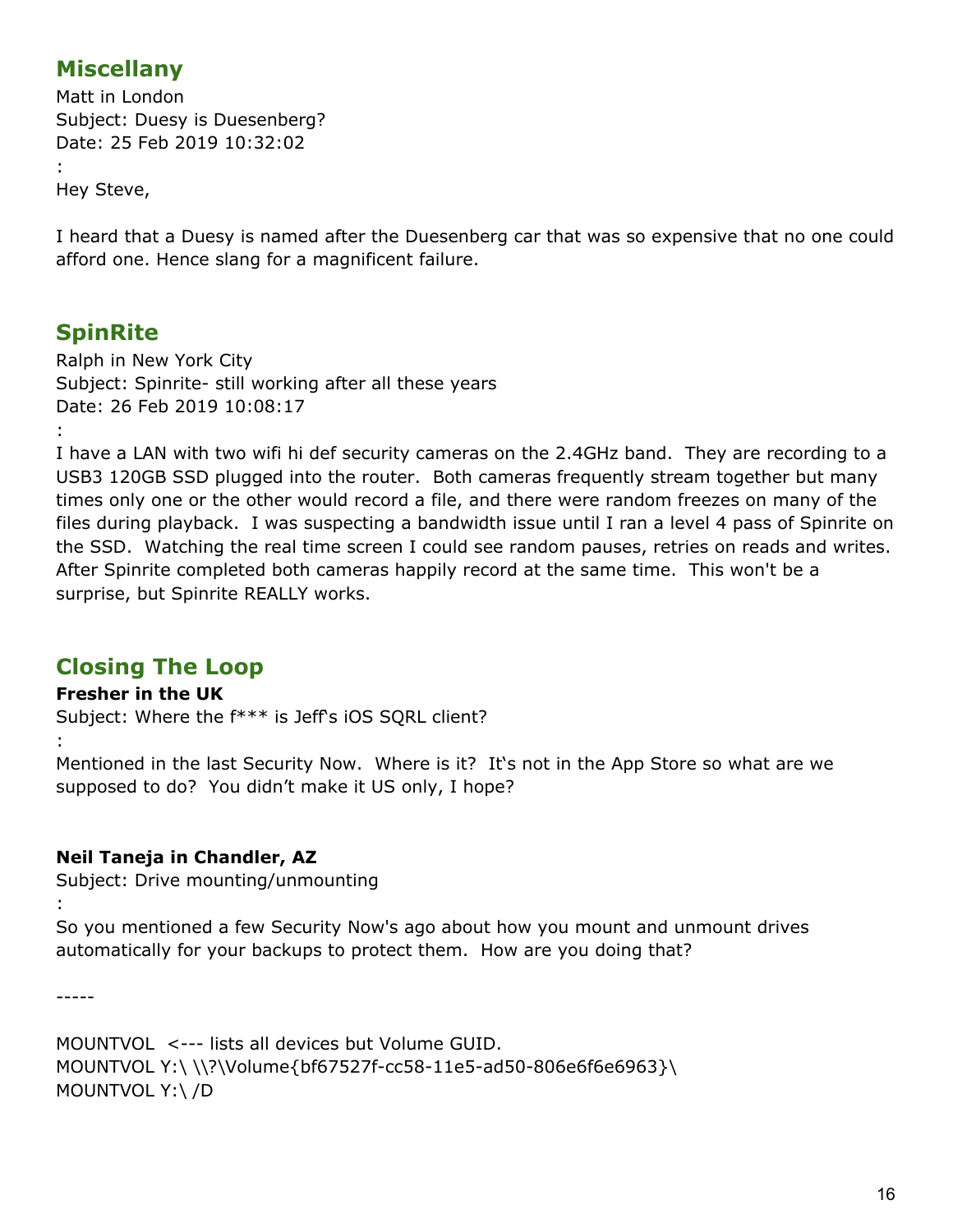# A Career in Bug Bounty Hunting



19 year old Santiago Lopez has earned more than \$1 Million USD from finding and reporting security vulnerabilities through the HackerOne bug bounty program. [https://twitter.com/santi\\_lopezz99](https://twitter.com/santi_lopezz99)

[https://www.bbc.com/news/av/technology-47407609/how-one-teenager-is-making-millions-by](https://www.bbc.com/news/av/technology-47407609/how-one-teenager-is-making-millions-by-hacking-legally)[hacking-legally](https://www.bbc.com/news/av/technology-47407609/how-one-teenager-is-making-millions-by-hacking-legally)

Last Friday, March 1st, the BBC ran an interview with Santiago:

## How one teenager is making millions by hacking legally

This is 19-year-old Santiago Lopez from Argentina. He's the first millionaire bug-bounty hacker, which means he gets paid to find glitches in the software of some of the world's biggest companies. Mr Lopez made his money on the world's biggest ethical hacking platform: HackerOne. BBC News' Joe Tidy has been to see how he spends the money.

HackerOne:

[https://www.hackerone.com/blog/Brace-yourself-50-Million-Bounties-Coming-and-we-are-celebr](https://www.hackerone.com/blog/Brace-yourself-50-Million-Bounties-Coming-and-we-are-celebrating-whole-way-there) [ating-whole-way-there](https://www.hackerone.com/blog/Brace-yourself-50-Million-Bounties-Coming-and-we-are-celebrating-whole-way-there)

On February 1st, HackerOne posted: "*Today the HackerOne community hit 45 million in bounty payouts, join us as we celebrate the hackers who are making the internet a safer place every single day. The party is going to last the whole way to a history-making \$50 million in bounty" payouts.*"

<https://www.hackerone.com/sites/default/files/2019-02/the-2019-hacker-report.pdf>